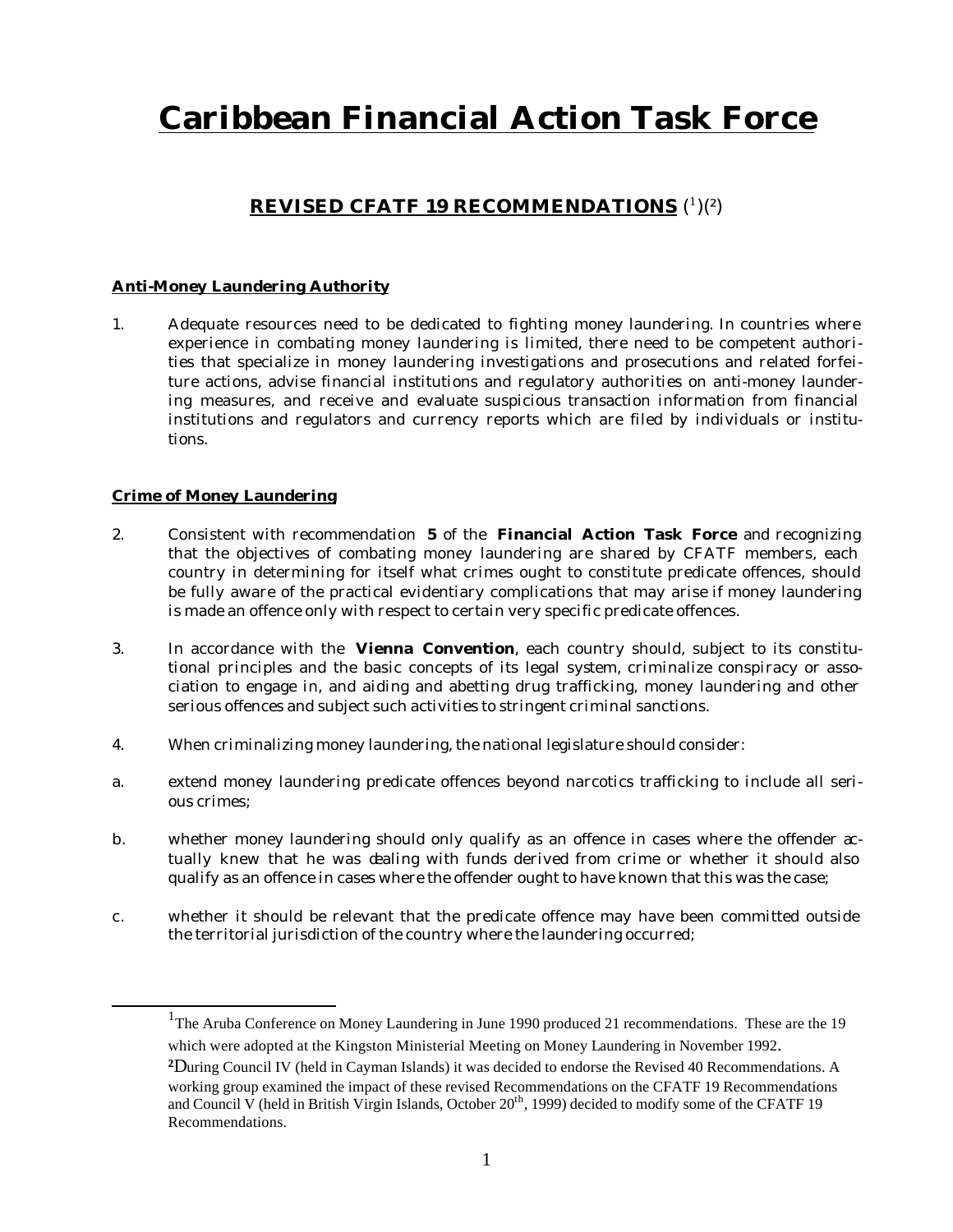- d. whether it is sufficient to criminalize the laundering of illegally obtained funds, or whether other property that may serve as a means of payment should also be covered.
- 5. Where it is not otherwise a crime, countries should consider enacting statutes that criminalize the knowing payment, receipt or transfer, or attempted payment, receipt or transfer of property known to represent the proceeds of drug trafficking, serious crimes or money laundering where the recipient of the property is a public official, political candidate, or political party. In countries where it is already a crime, countries should consider the imposition of enhanced punishment or other sanctions, such as forfeiture of office.

# *Privilege*

6. The fact that a person acting as a financial advisor or nominee is an attorney, accountant, stockbroker or other professional, should not in and of itself be sufficient reason for such person to invoke an attorney-client privilege, or any other confidentiality clauses.

# **Confiscation**

- 7. Confiscation measures should provide for the authority to seize, freeze, and confiscate, at the request of a foreign state, property in the jurisdiction in which such property is located regardless of whether the owner of the property or any persons who committed the offence making the property subject to confiscation are present or have ever been present within the jurisdiction.
- 8. Countries should provide for the possibility of confiscating any property that represents assets that have been directly or indirectly derived from drug offences or related money laundering offences (property confiscation), and may also provide for a system of pecuniary sanctions based on an assessment of the value of assets that have been directly or indirectly derived from such offences. In the latter case, the pecuniary sanctions concerned might be recoverable from any asset of the convicted person that may be available (value confiscation).
- 9. Confiscation measures may provide that all or part of any property confiscated be transferred directly for use by competent authorities, or be sold and the proceeds of such sales deposited into a fund dedicated to the use by competent authorities in anti-narcotics and anti-money laundering efforts.
- 10. Confiscation measures should also apply to narcotic drugs and psychotropic substances, precursor and essential chemicals, equipment and materials used or destined for the illicit manufacture, preparation, distribution and use of narcotic drugs and psychotropic substances.

#### **Administrative Authorities**

11. In order to implement effectively the recommendations of the **Financial Action Task Force**, each country should have a system that provides for bank and other financial institution supervision, including: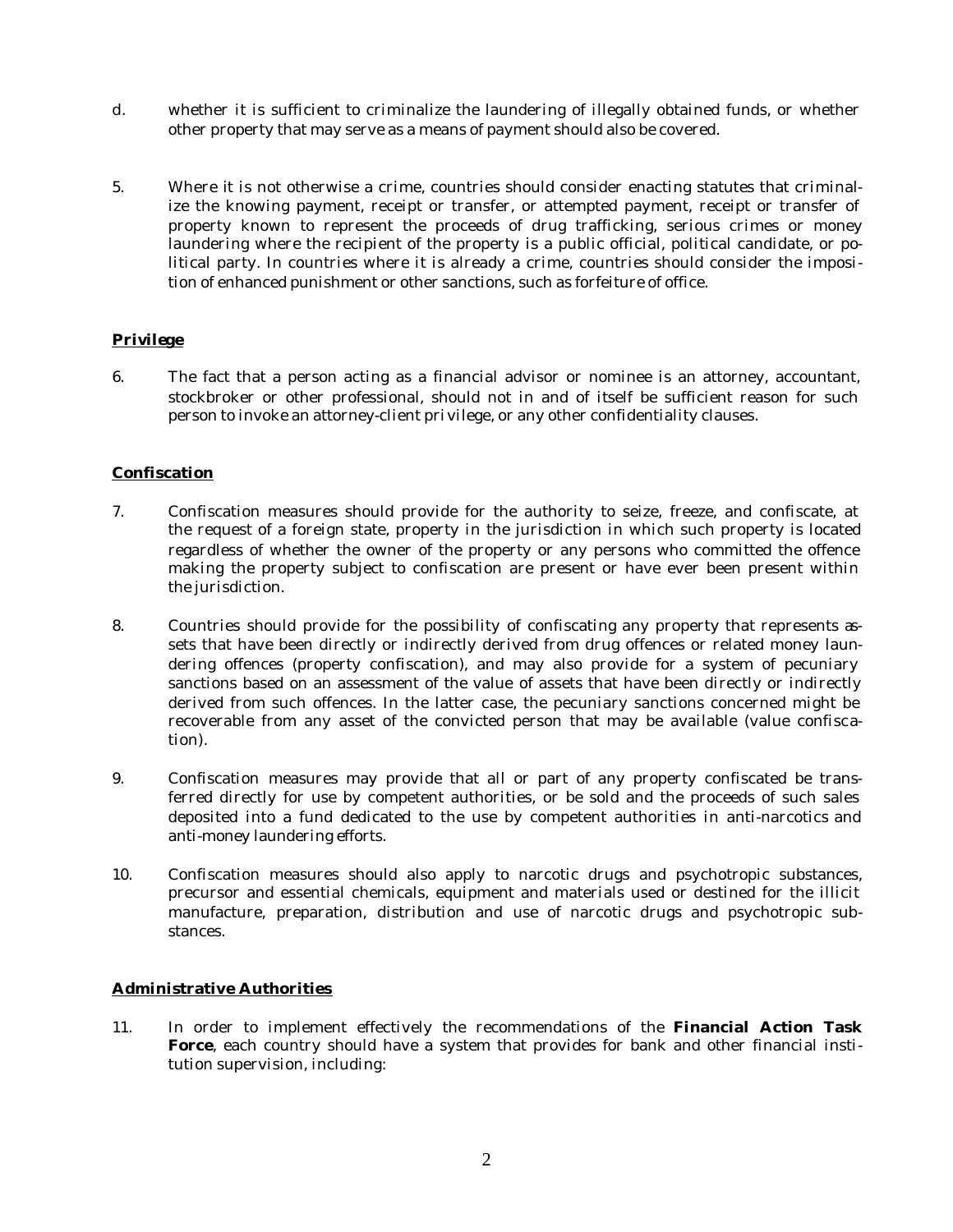1) licensing of all banks, including offices, branches, and agencies of foreign banks whether or not they take deposits or otherwise do business in the country (so-called offshore shell banks), and

2) the periodic examination of institutions by authorities to ensure that the institutions have adequate anti-money laundering programs in place and are following the implementation of other recommendations of the **Financial Action Task Force.**

Similarly, in order to implement the recommendation of the **Financial Action Task Force**, there needs to be effective regulation, including licensing and examination, of institutions and businesses such as services that make them vulnerable to money laundering.

12. Countries need to ensure that there are adequate border procedures for inspecting merchandise and carriers, including private aircraft, to detect illegal drug and currency shipments.

# **Record-keeping**

13. In order to ensure implementation of the recommendations of the **Financial Action Task Force**, countries should apply appropriate administrative, civil, or criminal sanctions to financial institutions and also businesses or professions which are not financial institutions that fail to maintain records for the required retention period. Financial institution supervisory authorities as well as supervisory authorities for businesses and professions which are not financial institutions must take special care to ensure that adequate records are maintained.

#### **Currency Reporting**

14. Countries should consider the feasibility and utility of a system that requires the reporting of large amounts of currency over a certain specified amount received by businesses other than financial institutions either in one transaction or in a series of related financial transactions. These reports would be analyzed routinely by competent authorities in the same manner as any currency report filed by financial institutions. Large cash purchases of property and services such as real estate and aircraft are frequently made by drug traffickers and money launderers and, consequently, as of similar interest to law enforcement. Civil and criminal sanctions would apply to businesses and persons who fail to file or falsely file reports or structure transactions with the intent to evade the reporting requirements.

#### **Administrative Co-operation**

- 15. In furtherance of recommendation **30** of the **Financial Action Task Force**, information acquired about international currency flows should be shared internationally and disseminated, if possible through the services of appropriate international or regional organizations, or on existing international networks. Special agreements may also be concluded for this purpose.
- 16. Member States of the **OAS** should consider signing the **OAS Convention on Extradition**, concluded at Caracas on February 25, 1981.